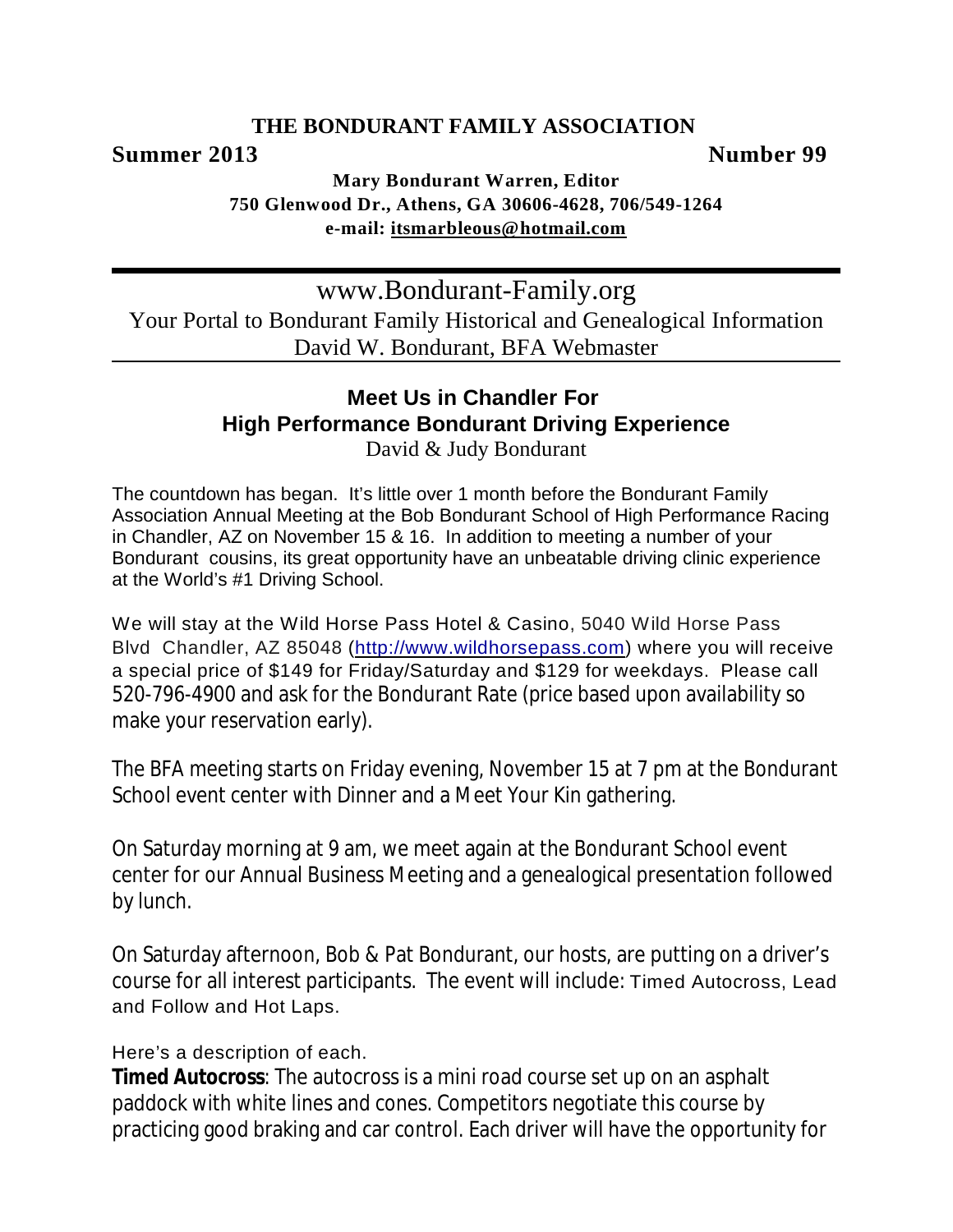practice runs before they are timed. The overall fastest time will be announced at the conclusion of the program.

**Lead and Follow**: Everyone has an opportunity to drive on a real racetrack. A Bondurant instructor will lead small groups at a time. Each person drives at their own comfort level, and as the confidence of the drivers builds, the instructor allows the speeds to build. The student will learn how to drive the "racing line" of the track, and will also learn about proper braking points and cornering techniques.

**Hot Laps**: Buckle up and hold on for the ride of your life! An experienced professional instructor will do the driving as guests experience the road course they way real race drivers do: at top speed! When they leave the driving to the instructors, Bondurant guests fly around the course faster than they would dare to drive themselves!

On Saturday evening, a closing dinner will be held at the School as our annual meeting draws to a close.

Please fill out the attached reservation form and either email or mail it to Lindsey Bates [\(lbates@bondurant.com](mailto:lbates@bondurant.com)), PO Box 51980, Phoenix, AZ 85076. The three meals, driver's course, and Bondurant School hat & shirt are offered for an amazing \$75. This is tremendous opportunity for your family to get to experience the Bondurant School along with meeting other Bondurant relatives from all over the country.

**Looking for BFA Co-President Nominations**

At the BFA Annual Meeting, we will be electing the officers for the next two year period. Marcelle Bondurant Hoffman and Amy Warren Sanders have agreed to continue as Secretary and Treasurer for the next 2-year period but we are seeking nominations for the next Co-Presidents (normally husband and wife). Responsibilities of Co-Presidents are primary to hold the Annual Meeting for the next two years and make periodic contributions to the Newsletters. Please consider nominating yourself or others who you believe would like to serve.

Please contact David Bondurant at [dbondurant@mac.com](mailto:dbondurant@mac.com) or call 719-661-7889 with your nomination.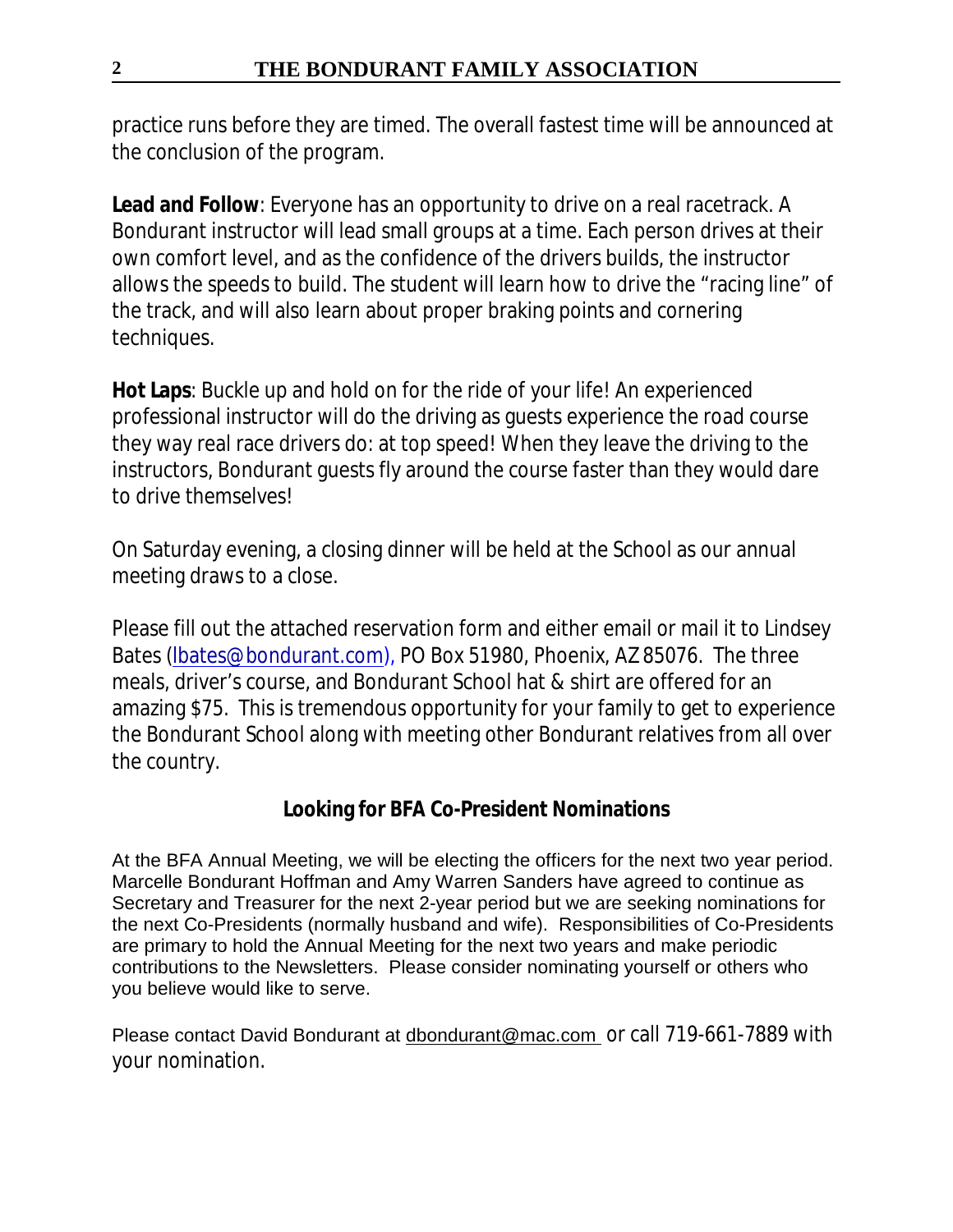### **DEATH**

Robert Frederick Bondurant, 94, of Roanoke, died on Sunday, August 4, 2013. He was predeceased by his parents, Charles Robert and Emma Jane Wall Bondurant and his 10 siblings. He is survived by his wife of 68 years, Virginia S. Bondurant, and his children, C. Quentin Bondurant (Linda), Laura B. Elliott (Gene), Jane W. Bondurant (Ron Tessendorf), Sally W. Bondurant (Svend Pedersen) and Ann B. Trinkle (Dave). He was a wonderful grandfather to Alyson Elliott Bond (Eric), Shane Rogers (Jennifer), David Farnum Jr. (Carley), Gene Elliott III, John Farnum (Megan), Neal Elliott, Sarah Pedersen, Eric Pedersen, Clay Trinkle, Ella Trinkle, and Owen Trinkle, and great-grandfather to Morgan and

Drew Bond, Gage Rogers, Kathryn and Jack Farnum, and Lucy Farnum. He graduated from Roanoke Public Schools and Roanoke College. He received his medical degree from the Medical College of Virginia on September 24, 1944, married his beloved "Ginny" September 25th and reported for active duty with the [United States](http://www.legacy.com/memorial-sites/navy/?personid=166296545&affiliateID=1745) [Navy](http://www.legacy.com/memorial-sites/navy/?personid=166296545&affiliateID=1745) September 28th in Portsmouth. He then served at a naval base on Oahu, Hawaii in [World War II](http://www.legacy.com/memorial-sites/ww2/?personid=166296545&affiliateID=1745) . He was recalled to service in the [Korean War](http://www.legacy.com/memorial-sites/korean-war/?personid=166296545&affiliateID=1745) , as a physician on the aircraft carrier USS Oriskany.

 After both wars he was a physician at Lewis-Gale Clinic and elected its President on numerous occasions. He was the sponsor for the Lewis-Gale Hospital's School of Nursing and took great pride in their achievements. He ended his career at the Clinic as its Medical Director. After his retirement in 1988, he volunteered many hours of work to the Lewis-Gale Medical Foundation and later served as its President. He was a past president of the Heart Association of Roanoke and the Heart Association for the Commonwealth of Virginia.

Dr. Bondurant was a member of St. John's Episcopal Church since his childhood. An avowed servant of the Lord, he was on its Vestry for many years and was its Senior Warden twice. He was dedicated in his involvement with the Episcopal Diocese of Southwestern Virginia throughout his life. The Roanoke Times named him Father of the Year for Religious Activities in the late 1970s. He was a past Chairman of the Board of Trustees of Virginia Episcopal School and of the board of Directors of Westminster Canterbury of Lynchburg, Va. For many years he gave of his time and energy to the Virginia Theological Seminary in Alexandria, Va., serving on its Board of Trustees, including as Chairman. In appreciation for his commitment to the Seminary, he was awarded its honorary Doctor of Divinity Degree.

He was an avid tennis player until age 89, a woodworker and enjoyed sailing. He was a founder of the Virginia Inland Sailing Association and its first Commodore.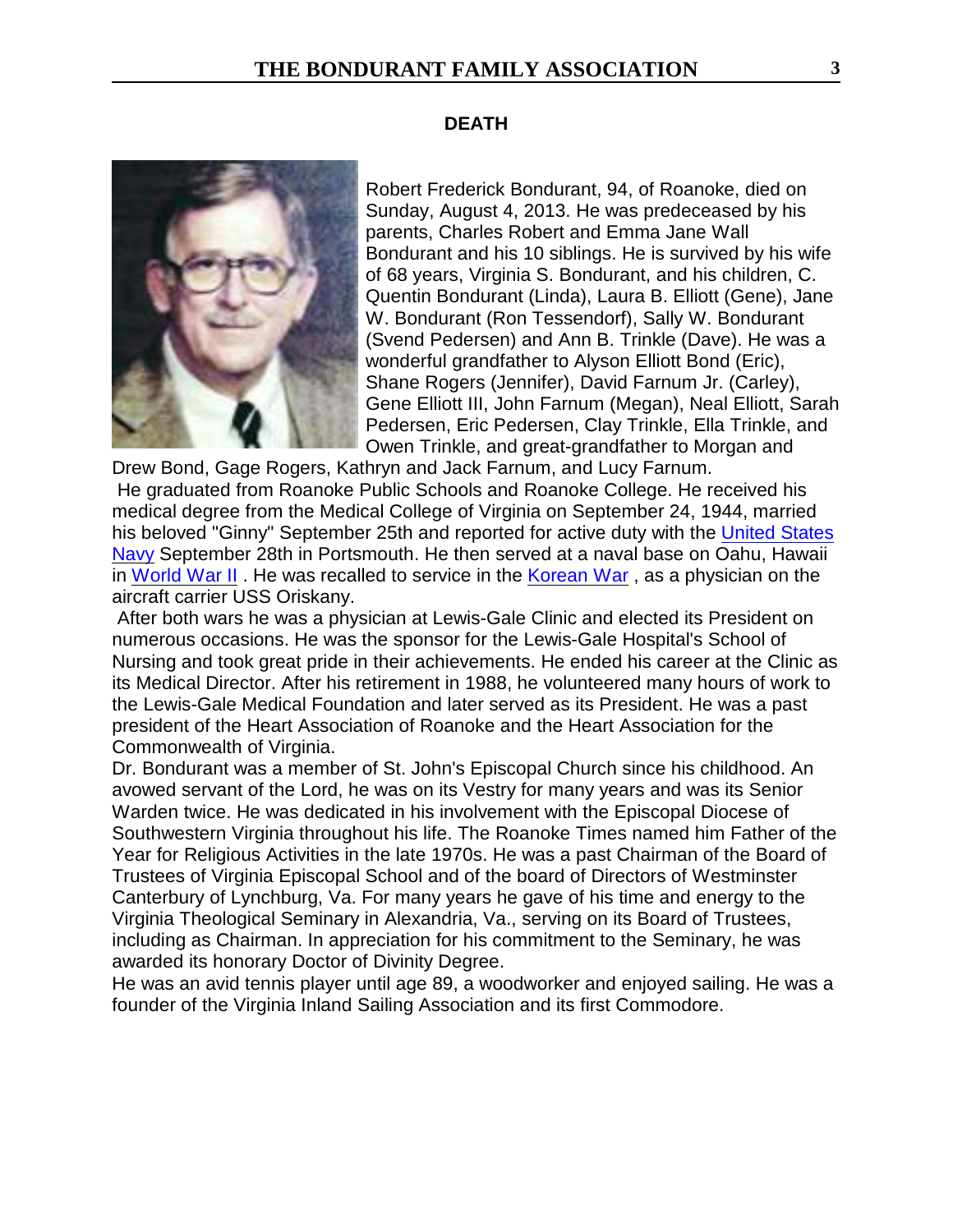

*Happy 105<sup>th</sup> birthday to Carrie Sue Bondurant Cullers*

### **BIRTH**

**Ava Catherine Bondurant, granddaughter of Si, holding her new cousin Sidney Morgan Bondurant born 19 Sept. 2013.**





# **The 100<sup>th</sup> Birthday Celebration of John Furniss Bondurant**

This celebration was held at the United Methodist Church, Forest, MS, on 15 Sept. 2013. Here John and wife Iva Dee (Wiggins) Bondurant celebrate, surrounded by friends and family. They married 31 May 1941 in Philadelphia, MS.

John Furniss Bondurant was born Sept. 15, 1913, the younger of twins. His older brother Thomas Sidney Bondurant was named for their father Sidney Morgan Bondurant, and grandfathers Thomas Morgan Bondurant and Thomas Ford Kendrick. There was no expectation of twins! When the second son was born, the new father said "We don't have a name for him." The attending doctor, John Furniss, responded "Why don't you name him after me?" And so they did!

The older twin Thomas Sidney died May 15, 1915, and his mother, Sarah Roberta "Sadie" Kendrick Bondurant, who died 1926 was buried next to him in Marion Junction.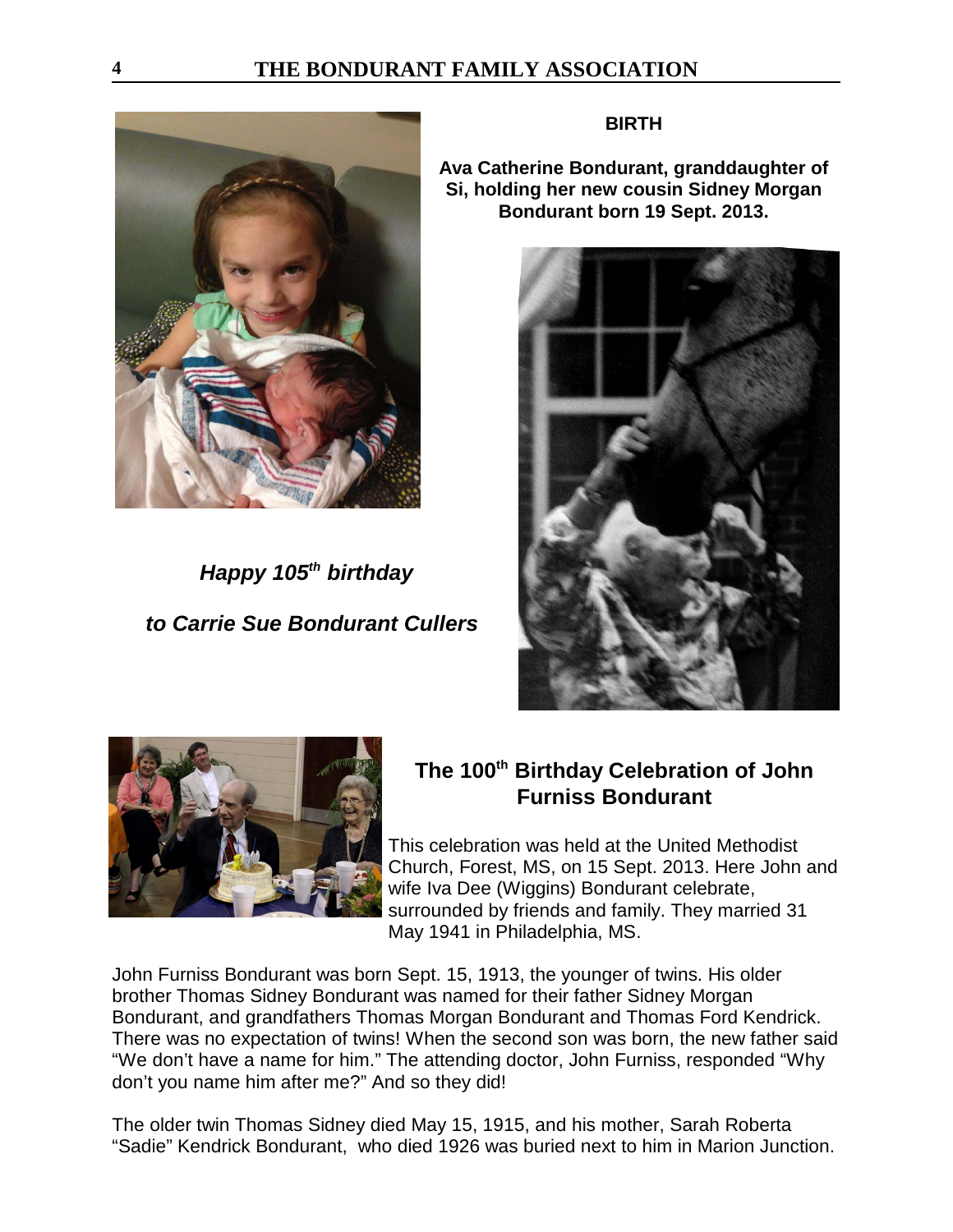

In the big family picture from left to right....Virginia Kendrick, Jack Ray (son of Sarah Ray), behind Jack is Sarah Bondurant Cameron (Traylor Morgan Bondurant's daughter), James Cameron (husband of Sarah), Sarah "Sadie" Golson Ray (Jean Bondurant Golson's daughter), Emma Ray (Sadie's daughter), Brandon Ray (standing in back of Sadie), Mary Ann Wiggins Rector (Iva Dee's youngest sister), John Thomas Bondurant (Sidney's son & father of Ava), between John Thomas and Sidney is a head of Doris Wiggins Mowrey (Iva Dee's sister & widow of Johnny Mowrey), Sidney Wiggins Bondurant (oldest son of John Bondurant) holding his granddaughter Ava Catherine Bondurant, Caroline Dearman (first cousin of Iva Dee - their mothers were sisters), behind the cake is John Furniss Bondurant - the birthday boy, Si Bondurant (is between his parents), Alex Bondurant (son of Si Bondurant), Iva Dee Bondurant (wife of John Bondurant), DeeDee Bondurant Holmes, Alex's fiancé Whitney Warrington, Melissa Bondurant (Si's wife) is sitting, Marcelle Bondurant Hoffman, Jean Bondurant Golson (Traylor Morgan Bondurant's daughter has blue on) and Savannah Michelle Hoffman (Marcelle's daughter), and Gary Hoffman (husband of Marcelle). Taking the photo was



**Morgan Bondurant (son of Sidney** Wiggins Bondurant).

On the left is Marcelle with sister DeeDee, first cousins Si and Sidney Bondurant with Sidney's wife Melissa, and Jean Bondurant Gholson.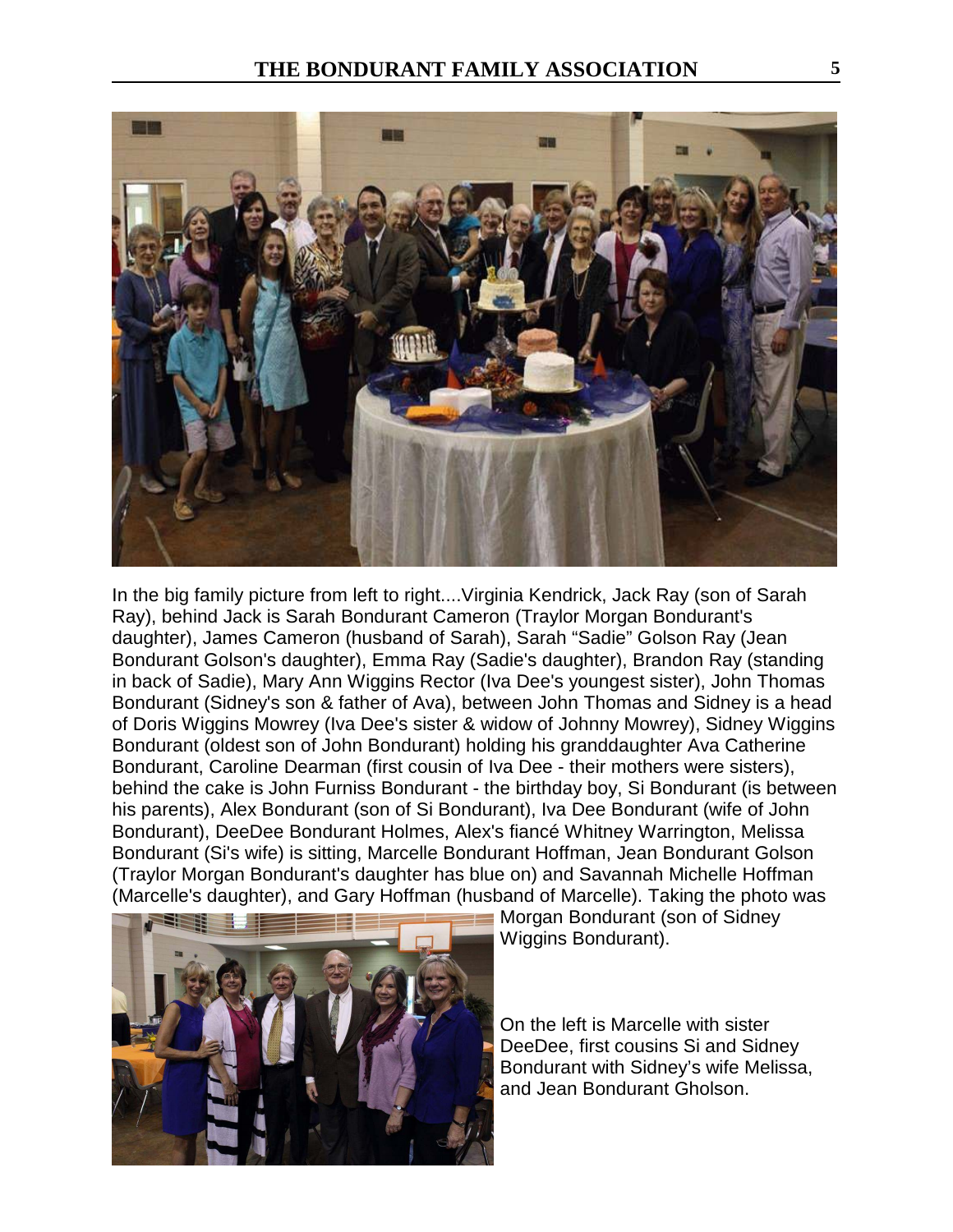### **IN THE NEWS --**

### **OUR OWN GINNY WRAY – who made 150 dresses this year to clothe little girls.**





Above, Ginny Wray looks over the first of 150 dresses she made that will be donated to Hope International and Dress a Girl Around the World. At left are other dresses she has made for the project.

"I want my love to go with that dress to that little girl. I want her to know that someone in the world loves her." **GINNY WRAY,** Dressmaker for girls around the world

> Ginny Wray sews a dress at her home on Thursday.

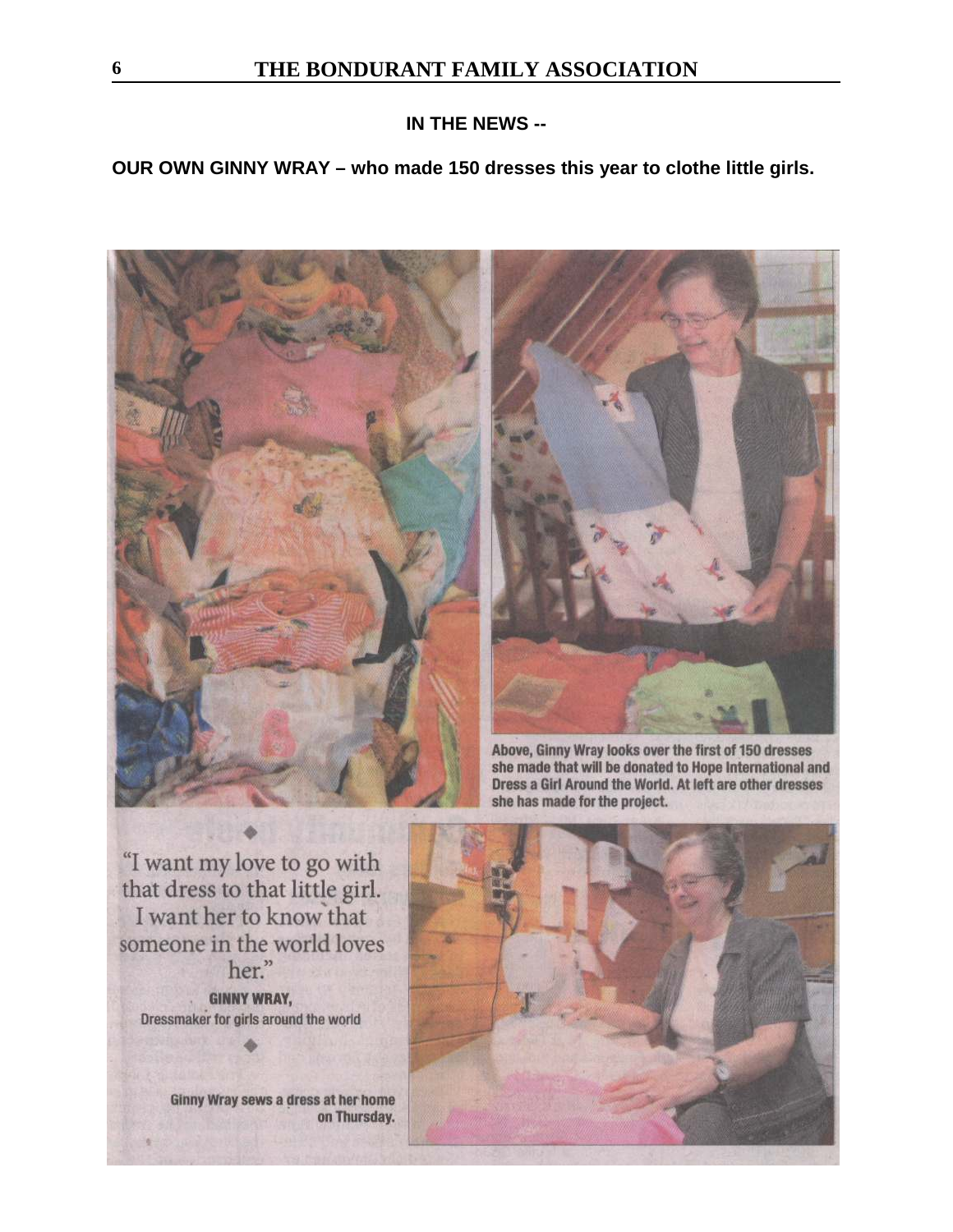

**Imagine the delight of some little child on receiving one of Ginny's colorful little dresses!**

**What a wonderful gift Ginny!**

**Ginny Wray looks over some of the 150 dresses she made that will be donated to Hope International and Dress a Girl**<br>Around the World.



**Defender Training Center.**

**Emmet J.**

**"Gideon's Promise Lifetime**

**Southern Public**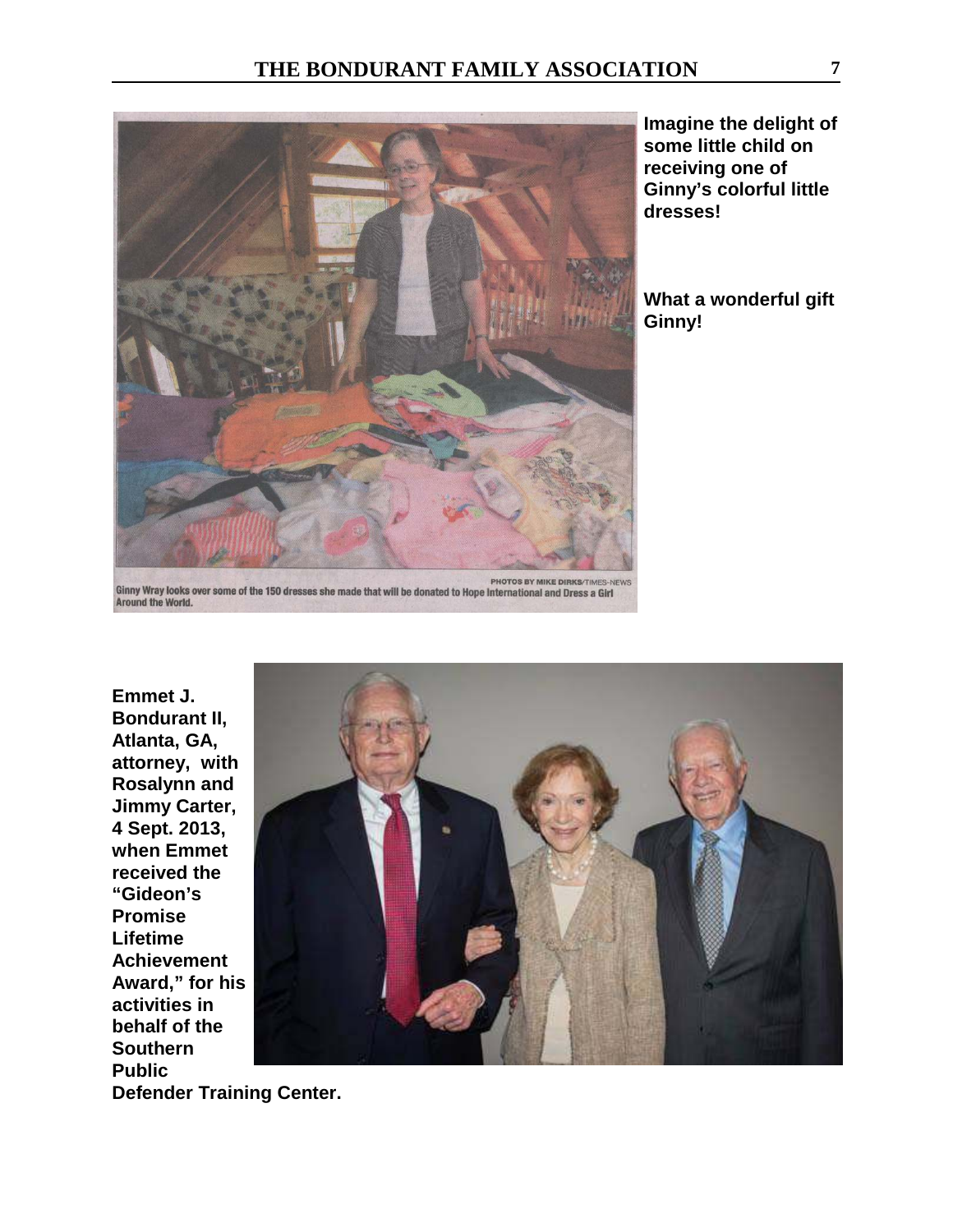### **SALLEE HELP**

Denise Sallee, [densallee@gmail.com,](mailto:densallee@gmail.com,) sent this information on another early Huguenot family who intermarried with the Bondurants.

Pierre Salle/Peter Sallee, 1708-1752, married Françoise/Frances Bondurant, abt. 1712- 1777, daughter of Jean Pierre and Ann Tanner Bondurant. Peter and Frances' son Isaac Sallee was born 5 Oct. 1734 at Manakintowne, the Huguenot settlement, in Goochland Co., VA. He died in 1821 at the age of 87 in Mecklenburg Co., VA, near the NC border. 6 May 1859, when only 24, he married Elizabeth Brian in neighboring Cumberland Co., VA.

Another Isaac Sallee, the son of Guillaume Salle (1705-1789) and Magdelaine Chastain, was born 22 April 1741 in Manakintown, Goochland Co., VA, and died there at a date unknown. No known spouse.

His presumed son Henry Sallee was born in Buckingham Co., VA, in 1779, married Martha "Patsy" Bondurant, and moved successively to Madison Co., KY 1810 census, Montgomery Co., MO in 1825 and last seen there in District 61, aged 80, in the 1850 census. Henry and Patsy Bondurant Sallee's children were:

Rhoda, born 1794, married Daniel Tudor

Moses Edward born 1797, married Jane Tudor, born 1801, 24 May 1816. One known son.

Isaac Huffman born 1800 Madison Co., KY, died 1844 Warren Co., MO, married Martha Crawford

John Harvey born 1802, died 1881, married Sarah Branch Clanton (1808-1832)

Elizabeth born 1803, died 1876, never married

Frances, born 1805, married ? Barnhill

Sarah "Sallie," born 1810, married ? Weathers, born 1806

William Henry born 1812 Madison Co., KY, married by 1839 Agnes Hubbard Neal, born 1813 VA. He died in 1861. Five known children.

**Editor's Note**: I've added to what Denise sent, what little was in our database. Can any of you fill in the families of these Sallee children for whom I have no data?

### **BONDURANT - SALLEE CONNECTIONS**

Ruby Talley Smith, rubygem3@verizon.net, is back on the hunt for Bondurants and their kin. [My additions are set off in brackets. MBW] This is her most recent submission: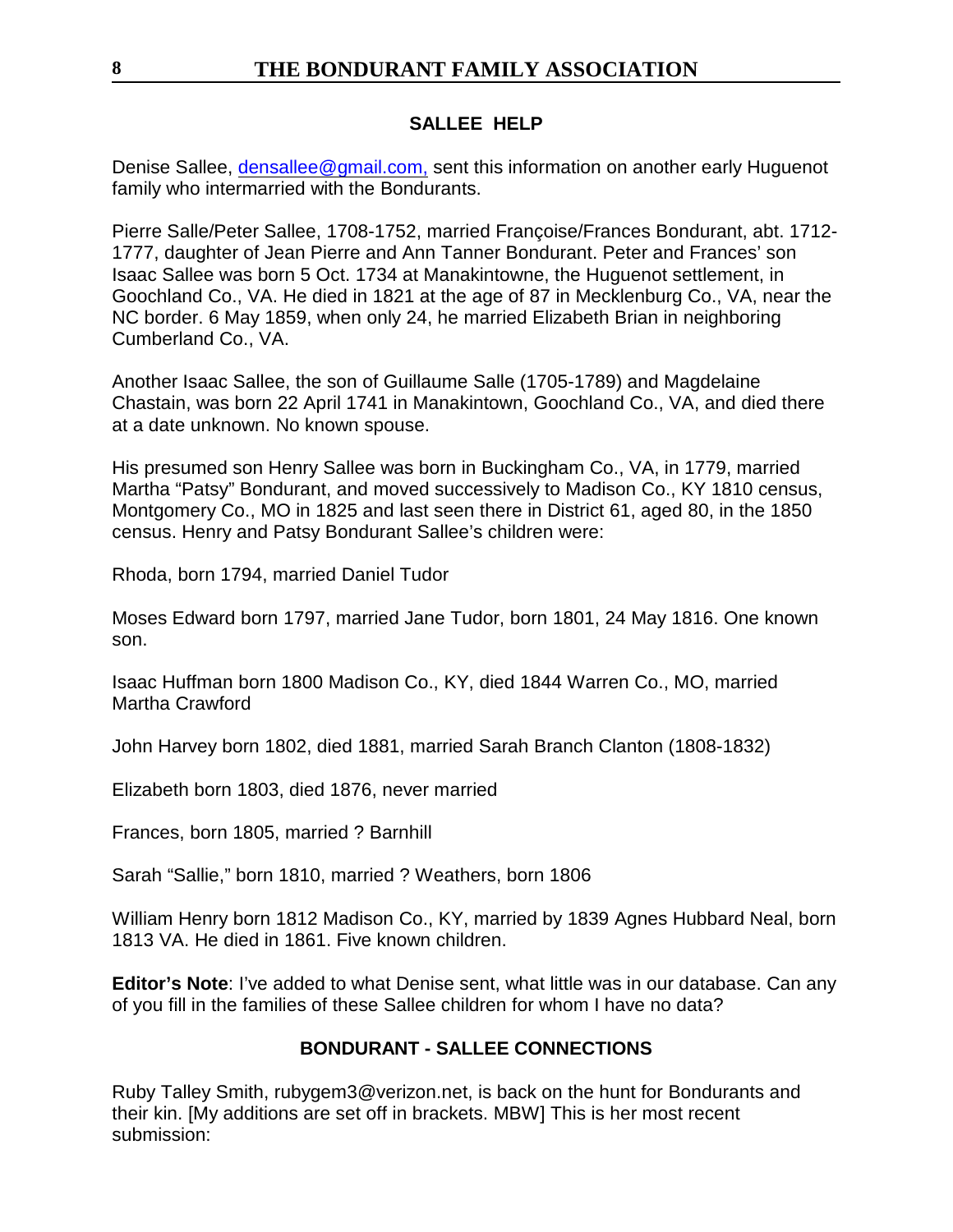### **Marcus Abraham SALLEE Sr**

### **First Generation**

1. **Marcus Abraham SALLEE Sr** was born on 22 Feb 1673 in Isle of Rhue [Isle de Ré], [La] Rochelle, France. He died on 1 Mar 1719 in Manakintowne, Henrico Co, VA.

[In VA legal records he is called only Abraham, and surname sometimes spelled Sallé. He was a Vestryman of the Huguenot Church at Manakintown, and led the revolt against Pastor Richbourg.]

Marcus married **Olive Olympia PERRAULT** in 1699 in St Catherine's by the Tower, London, England.

They had the following children.

2 M i. **Abraham SALLEE** was born on 3 Sep 1700 in New York, NY. He died in 1731 in Henrico Co, VA.

> Abraham married **Magdalen AMONETTE**, daughter of Jacob AMONETTE and Judith AUBRY.

- 3 M ii. **Jacob SALLEE** was born on 28 Jul 1701 in New York, NY. He died in 1720 in VA.
- 4 M iii. **Isaac SALLEE** was born in 1703/1704. He died about 1730 in Henrico Co, VA.
- + 5 M iv. **William SALLEE Sr** was born in 1703/1704. He died on 15 Feb 1789.
- + 6 M v. **Peter SALLEE** was born on 9 Nov 1705. He died in Nov 1752.
	- 7 F vi. **Olive Magdaleine SALLEE** was born in 1710/1711.

Olive married **Ettiene MALET** in 1728.

- 8 F vii. **Judith SALLEE**.
- 9 F viii. **Marianne SALLEE**.

### **Second Generation**

5. **William SALLEE Sr** (Marcus Abraham) was born in 1703/1704 in Henrico Co, VA. He died on 15 Feb 1789 in Buckingham Co, VA.

William married **Elizabeth GEVODAN**, daughter of Antoine GEVODAN, in 1727. Elizabeth was born about 1705. She died on 27 Jul 1739 in King William Par, Goochland Co, VA.

They had the following children.

- 10 F i. **Elizabeth SALLEE** was born on 4 Jul 1728 in Manakin Towne, VA.
- + 11 M ii. **William SALLEE Jr** was born on 8 May 1734. He died on 14 Feb 1820.

12 M iii. **Isaac SALLEE** was born on 27 Jul 1739 in Manakin Towne, VA.

William also married **Magdalene Marie CHASTAIN**, daughter of Peter CHASTAIN Sr\* and Anne SUBLETT \*, about 1740.

They had the following children.

13 M iv. **Isaac SALLEE** was born on 22 Apr 1741 in King William Par, Goochland Co, VA.

Isaac married **Frances EDEN**.

- 14 M v. **Pierre SALLEE** was born on 13 Jul 1743.
- 15 M vi. **Jean SALLEE** was born on 4 Nov 1746.
- + 16 M vii. **Olive SALLEE** was born on 5 Aug 1749.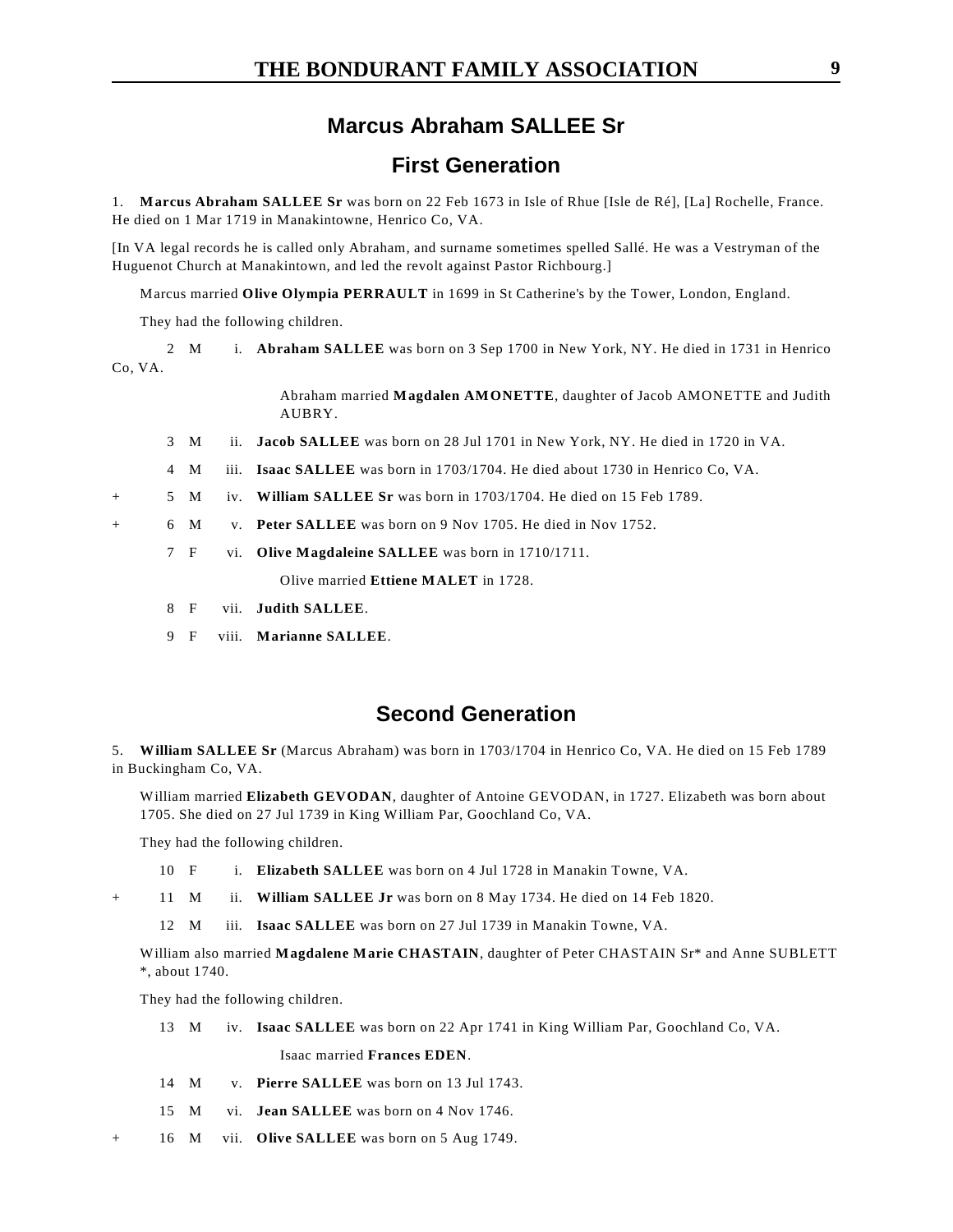6. **Peter SALLEE** (Marcus Abraham) was born on 9 Nov 1705 in Goochland Co, VA. He died in Nov 1752 in Cumberland Co, VA.

Peter married **Frances BONDURANT**, daughter of John Peter BONDURANT \* and Ann TANNER \*, on 12 Jun 1733. Frances was born about 1712. She died in 1777 in Powhatan Co, VA.

They had the following children.

|  |  | 17 M |  | i. Isaac SALLEE was born on 5 Oct 1734. He died in 1752. |
|--|--|------|--|----------------------------------------------------------|
|--|--|------|--|----------------------------------------------------------|

+ 18 M ii. **Abraham SALLEE** was born on 18 Nov 1736. He died about 1800.

+ 19 F iii. **Marie SALLEE** was born on 1 Oct 1741. She died after 1815.

- + 20 M iv. **Jacob Bondurant SALLEE Sr** was born on 9 Feb 1744. He died on 31 Oct 1800.
- + 21 M v. **Joseph SALLEE** was born on 9 Mar 1746. He died in 1812.
	- 22 F vi. **Judith SALLEE** was born on 25 Oct 1749.

### **Third Generation**

11. **William SALLEE Jr** (William, Marcus Abraham) was born on 8 May 1734 in Goochland Co, VA. He died on 14 Feb 1820 in Washington Co, KY.

William married **Jane BONDURANT**, daughter of John BONDURANT Sr and Sarah Rachel TAYLOR. Jane was born about 1751 in Albermarle Co, VA.

They had the following children.

+ 23 F i. **Jane SALLEE** was born about 1761. She died in 1848.

24 M ii. **George SALLEE** was born in 1764. He died on 23 Feb 1816.

25 M iii. **Stephen SALLEE** was born about 1765 in Manakintown, Goochland Co, VA. He died on 28 May 1860 in Madison Co, KY.

16. **Olive SALLEE** (William, Marcus Abraham) was born on 5 Aug 1749 in Manakin Towne, VA. He died in Somerset, Pulaski Co, KY.

Olive married **Sarah JOHNSON "Hannah"** on 28 Nov 1774 in Charlotte Co, VA.

They had the following children.

26 M i. **Stephen SALLEE** died in 1852 in Taney Co, MO.

27 M ii. **John SALLEE** was born about 1780 in Charlotte Co, VA. He died on 11 Oct 1845 in Mercer Co, KY.

#### John married **Mary CLARK**.

17. **Isaac SALLEE** (Peter, Marcus Abraham) was born on 5 Oct 1734 in Manakintowne, Goochland Co, VA. He died in 1752 in Mecklenberg Co, VA.

Isaac married **Elizabeth BRYANT**, daughter of James BRYANT Sr and Elizabeth LEFEVRE, on 6 May 1759 in Cumberland Co, VA. Elizabeth was born in 1737 in Powhatan Co, VA. She died in 1807.

They had the following children.

28 F i. **Mary Ann SALLEE** was born about 1761 in Buckingham Co, VA.

Mary married **William Henry GRIZZLE Sr**.

+ 29 M ii. **Henry SALLEE** was born on 18 Mar 1768. He died in 1850/1860.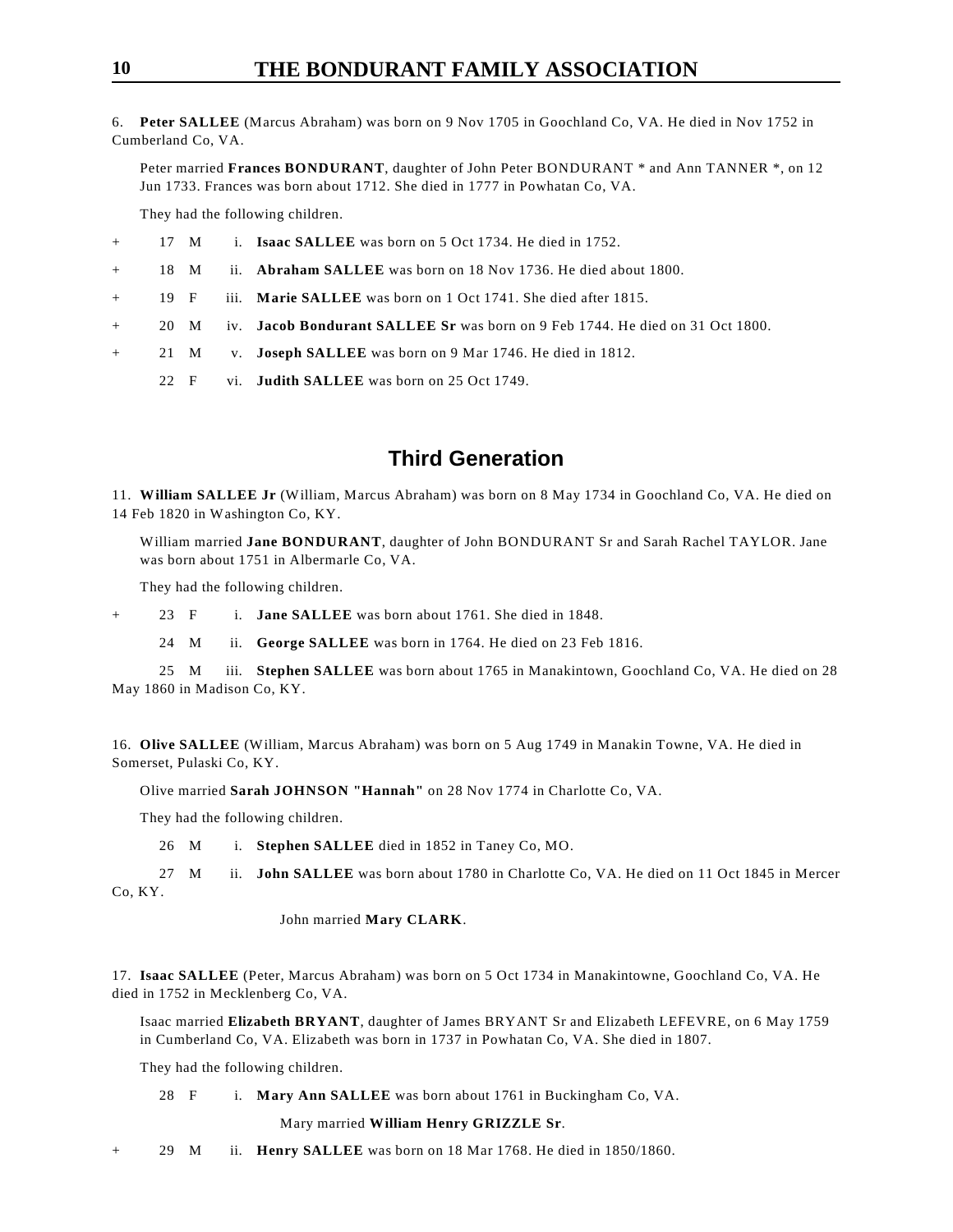18. **Abraham SALLEE** (Peter, Marcus Abraham) was born on 18 Nov 1736 in Manakintown, VA. He died about 1800 in Chesterfield Co, VA.

Abraham married **Elizabeth WOODSON**, daughter of Josiah WOODSON and Mary ROYALL, on 24 Aug 1753. Elizabeth was born about 1734 in Goochland Co, VA. She died in Chesterfield Co, VA.

They had the following children.

+ 30 M i. **Isaac SALLEE** was born on 23 May 1766.

19. **Marie SALLEE** (Peter, Marcus Abraham) was born on 1 Oct 1741 in Cumberland Co, VA. She died after 1815.

Marie married **David TRABUE Sr**, son of Jacob TRABUE and Mary WOOLRIDGE, on 7 May 1760 in Cumberland Co, VA. David was born on 10 Dec 1737 in King William Par, VA. He died in 1769 in Chesterfield Co, VA.

They had the following children.

+ 31 M i. **David TRABUE Jr** was born on 9 Oct 1768. He died on 8 Apr 1842.

Marie also married **REDDY** before Sep 1777.

20. **Jacob Bondurant SALLEE Sr** (Peter, Marcus Abraham) was born on 9 Feb 1744 in Cumberland Co, VA. He died on 31 Oct 1800 in Buckingham Co, VA.

Jacob married **Mildred Karenhappuck MAXEY**, daughter of William MAXEY and Mary SUBLETT, about 1766. Mildred was born about 1749 in Cumberland Co, VA. She died about 1784 in Buckingham Co, VA.

They had the following children.

32 M i. **Abraham SALLEE** was born on 2 Feb 1767 in Buckingham Co, VA. He died on 16 Jul 1829 in Bracken Co, KY.

Abraham married **Lucinda HAYDEN**.

- 33 F ii. **Mary SALLEE** was born on 12 Oct 1768.
- + 34 M iii. **Jacob Bondurant SALLEE Jr** was born on 5 Feb 1770. He died on 13 Apr 1841.
- + 35 M iv. **William SALLEE** was born on 13 Dec 1771. He died on 9 Mar 1831.
	- 36 F v. **Obedience "Bede" SALLEE** was born on 23 Oct 1773 in VA.
	- 37 M vi. **Joseph SALLEE** was born on 6 Aug 1775 in VA.
- + 38 M vii. **George Edward Maxey SALLEE** was born on 25 Dec 1776. He died on 18 Dec 1851.

+ 39 F viii. **Frances Jane SALLEE** was born on 7 Dec 1778. She died on 13 Apr 1866.

40 F ix. **Keziah SALLEE** was born on 4 Nov 1780 in Buckingham Co, VA. She died on 17 Jun 1858 in Lane Co, KY.

#### Keziah married **Isaac SALLEE**.

41 F x. **Karenhappuck SALLEE** was born on 9 Apr 1782 in Buckingham Co, VA.

Karenhappuck married **Richard BASS** on 17 Apr 1805 in Powhatan Co, VA.

42 F xi. **Nancy Isabella Eugenia SALLEE** was born on 14 Nov 1783 in Buckingham Co, VA. She died on 6 Nov 1859 in Adair Co, KY.

#### Nancy married **Henry REYNOLDS** on 5 May 1808.

Jacob also married **Judith GARRETT**, daughter of Charles GARRETT Sr\* and Mary AYRES \* "Molly", on 15 Oct 1785. Judith was born about 1756. She died on 5 Nov 1829.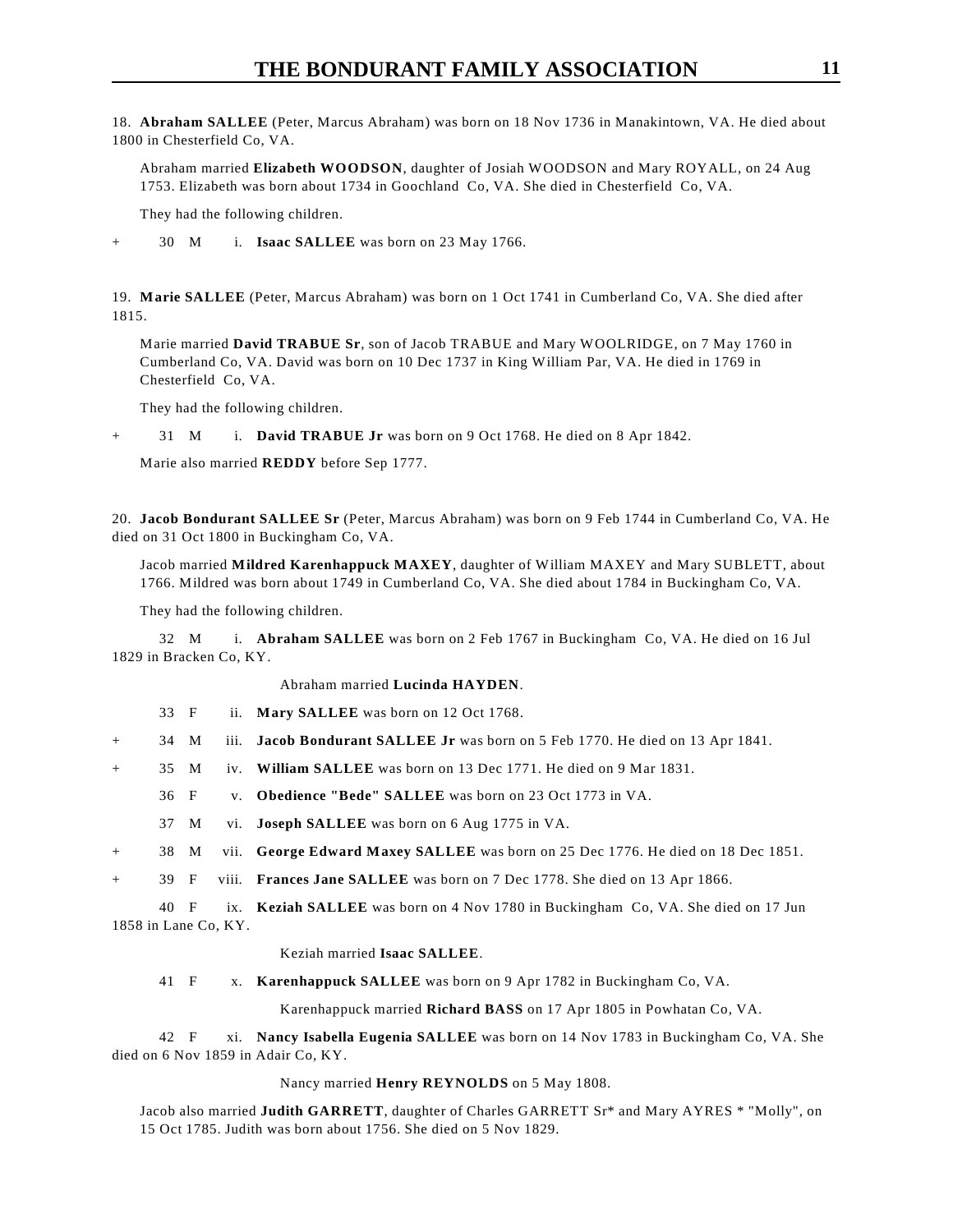They had the following children.

- 43 M xii. **Isaac Garrett SALLEE** was born on 15 Aug 1786. He died in 1843 in Millersburg, Mo.
- + 44 M xiii. **John Hales SALLEE** was born on 13 Nov 1787.
	- 45 M xiv. **Moses SALLEE** was born in 1790.
	- 46 M xv. **Pleasant Bartley SALLEE** was born in 1794.
- + 47 M xvi. **Asahel SALLEE** was born on 1 Nov 1795. He died on 13 Jan 1872.
- 48 M xvii. **Abishai Henry SALLEE** was born on 2 Apr 1797. He died on 24 Jul 1871 in Warren Co,
- IL.

Abishai married **Minerva WRIGHT**.

Abishai also married **Lucy ADCOCK**.

21. **Joseph SALLEE** (Peter, Marcus Abraham) was born on 9 Mar 1746 in Goochland Co, VA. He died in 1812 in Jessamine Co, KY.

Joseph married **Jemima MAXEY**, daughter of William MAXEY and Mary SUBLETT, in 1770 in Cumberland Co, VA.

They had the following children.

- + 49 M i. **William SALLEE** was born about 1773.
- + 50 F ii. **Judith SALLEE** was born on 29 Sep 1770. She died on 28 Apr 1841.
	- 51 F iii. **Mary Ann SALLEE** died in 1820/1830 in Jessamine Co, KY.

Mary married **Henry MAXEY**, son of Sylvanus MAXEY "Sill" and Elizabeth LANGSDON "Betsy", on 15 Dec 1791 in Powhatan Co, VA. Henry was born in 1760/1770 in VA. He died in 1832 in Jessamine Co, KY.

#### 52 M iv. **George SALLEE**.

George married **Lucy DAVIS**, daughter of George DAVIS Jr, on 8 Apr 1796 in Powhatan Co, VA.

George also married **Ann CARTER**, daughter of Daniel CARTER and Jane, on 26 Dec 1800 in Powhatan Co, Va. Ann was born in Cumberland Co, VA.

- + 53 M v. **Joseph Albertus SALLEE** was born on 9 Mar 1744. He died on 12 Dec 1812.
	- 54 M vi. **Benjamine SALLEE**.
	- 55 M vii. **Peter SALLEE**.
	- 56 F viii. **Frances SALLEE**.

Frances married **Uriah PROCTOR**.

- Frances also married **LEMON**.
- 57 M ix. **Edward SALLEE**.
- 58 M x. **John SALLEE** died before 23 Nov 1815.

Joseph also married **Elizabeth RUSSELL** on 7 Nov 1807 in Woodford Co, KY.

They had the following children.

- 59 F xi. **Clemency SALLEE**.
- 60 M xii. **James SALLEE**.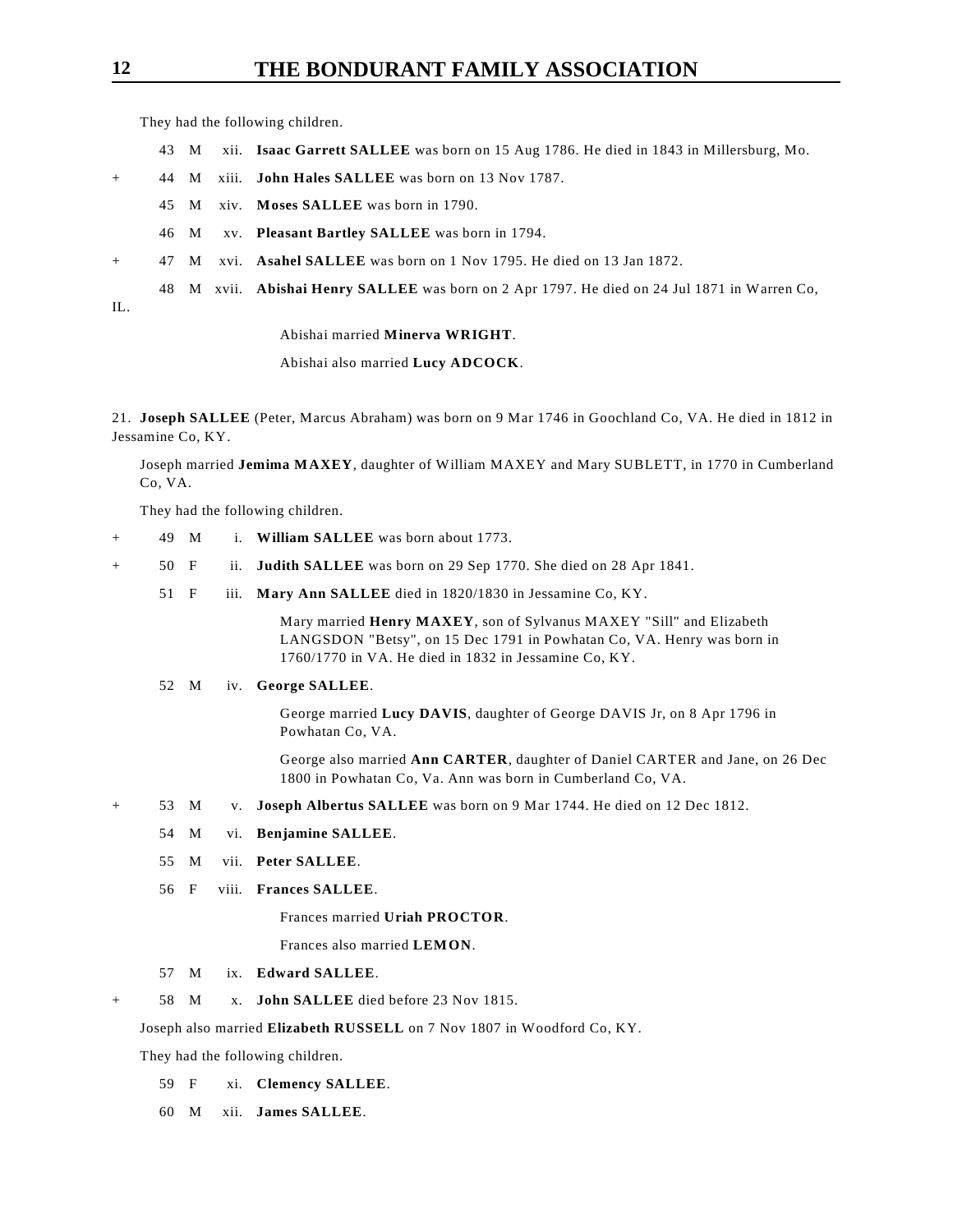### Fourth Generation

23. **Jane SALLEE** (William, William, Marcus Abraham) was born about 1761 in Buckingham Co, VA. She died in 1848.

Jane married **John Hales AYRES Sr**, son of Matthias AYRES Sr\* and Elizabeth Ann HALES \*, on 4 Dec 1777 in Buckingham Co, VA. John was born about 1740. He died in Nov 1828 in Buckingham Co, VA.

They had the following children.

| $+$    | 61 F |                             |             | i. <b>Magdalene AYRES</b> was born on 16 Aug 1778. She died on 28 Jan 1820.                                                                                                        |
|--------|------|-----------------------------|-------------|------------------------------------------------------------------------------------------------------------------------------------------------------------------------------------|
| $+$    | 62 F |                             |             | ii. Nancy AYRES was born on 20 Feb 1781. She died on 5 Aug 1869.                                                                                                                   |
| $+$    | 63 M |                             |             | iii. <b>Edmond E. AYRES</b> was born on 4 Feb 1783. He died on 4 Jul 1875.                                                                                                         |
| $+$    | 64 F |                             |             | iv. Sallie AYRES was born on 25 May 1790. She died on 14 Jul 1852.                                                                                                                 |
| $+$    | 65 F |                             | $V_{\rm A}$ | <b>Judith Elizabeth AYRES</b> was born on 9 Feb 1794.                                                                                                                              |
| $+$    | 66 F |                             |             | vi. Susannah Hales "Susan" AYRES was born on 26 Mar 1796. She died in 1891.                                                                                                        |
| 1820.  | 67 F |                             |             | vii. Martha "Patsy" AYRES was born on 11 Aug 1798 in Buckingham Co, VA. She died about                                                                                             |
|        |      |                             |             | Patsy married John GUTHRIE *, son of William GUTHRIE Sr* and Rebecca NOEL *.<br>John was born on 22 Sep 1779 in Cumberland Co, VA. He died on 30 Nov 1856 in<br>Buckingham Co, VA. |
| $^{+}$ |      | 68 M                        | V111.       | <b>John Hales AYRES Jr</b> was born on 3 May 1801.                                                                                                                                 |
|        |      | $\sim$ $\sim$ $\sim$ $\sim$ |             | $\mathbf{I}$ . The state $\mathbf{I}$ is the state of $\mathbf{I}$ is the state of $\mathbf{I}$ is the state of $\mathbf{I}$                                                       |

- + 69 F ix. **Jane AYRES** was born on 9 Jun 1803. She died on 9 Apr 1869 from pneumonia.
- + 70 M x. **Olive Sallee AYRES** was born on 3 Feb 1806. He died on 9 Apr 1887.

29. **Henry SALLEE** (Isaac, Peter, Marcus Abraham) was born on 18 Mar 1768 in Buckingham Co, VA. He died in 1850/1860 in Montgomery Co, MO.

Henry married **Martha BONDURANT "Pattie"**, daughter of Rev Thomas BONDURANT and Rhoda AGEE, on 31 Jan 1793 in Buckingham Co, VA. Pattie was born on 7 Sep 1777. She died on 11 Jan 1868 in Montgomery Co, MO.

They had the following children.

- + 71 M i. **Moses Edward SALLEE** was born on 11 Jul 1797. He died in 1881.
- + 72 F ii. **Rhoda SALLEE** was born on 7 May 1799. She died on 11 Feb 1871.
- + 73 M iii. **Isaac Huffman SALLEE** was born about 1800. He died in 1844.
- + 74 M iv. **John Harvey SALLEE** was born on 17 Aug 1802. He died on 12 Jan 1871.
	- 75 F v. **Frances SALLEE**.
	- 76 F vi. **Elizabeth SALLEE**.
- + 77 M vii. **William Henry SALLEE** was born about 1812. He died in 1874.

30. **Isaac SALLEE** (Abraham, Peter, Marcus Abraham) was born on 23 May 1766 in Goochland Co, VA. He died in Chesterfield Co, VA.

Isaac married **Nancy BRITTON** on 19 Jun 1790. Nancy was born on 5 Jan 1772 in Chesterfield Co, VA. She died in Chesterfield Co, VA.

They had the following children.

+ 78 M i. **Anderson B. SALLEE** was born on 13 Oct 1792.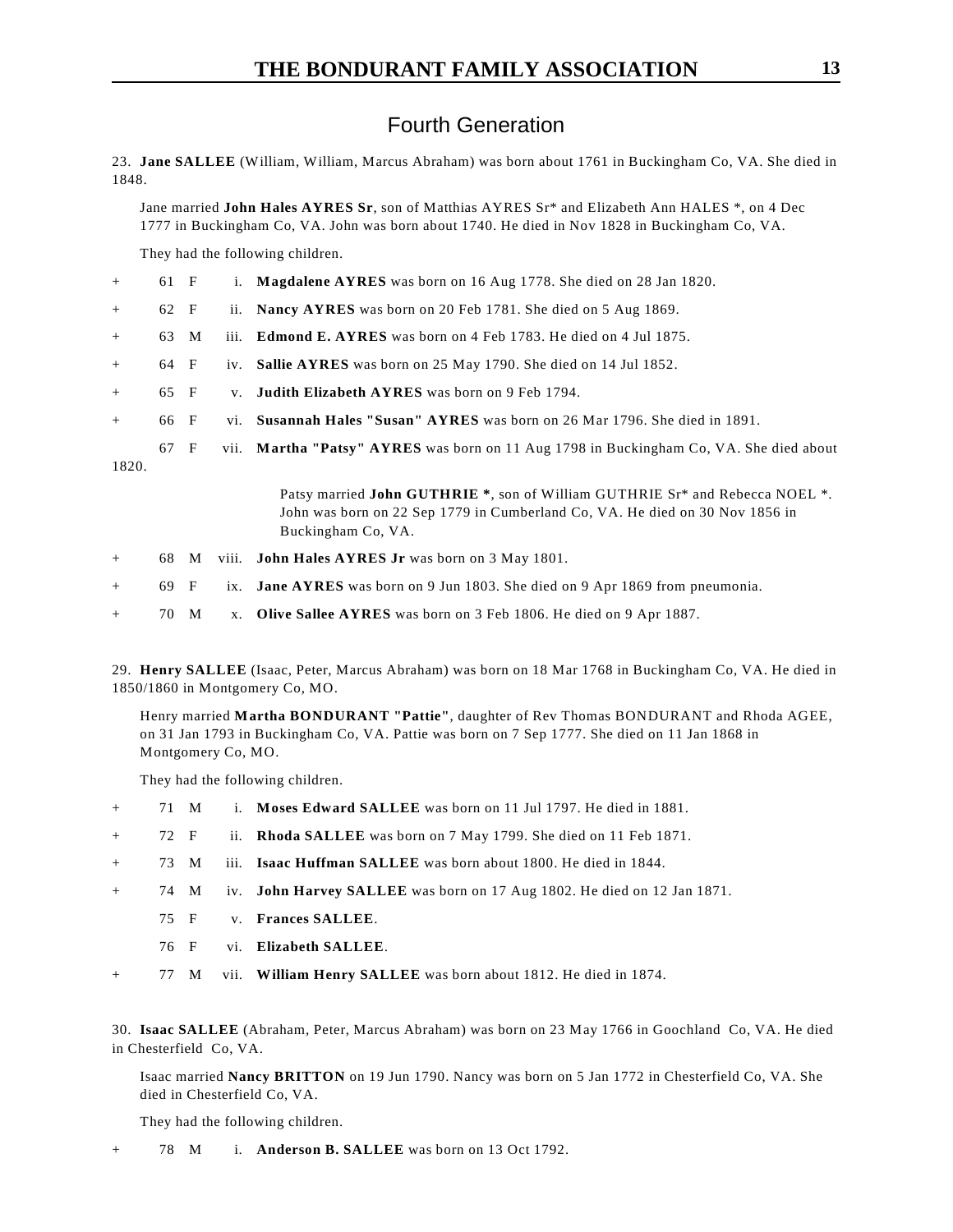### **14 THE BONDURANT FAMILY ASSOCIATION**

+ 79 M ii. **Marcus Aurelius SALLEE** was born on 4 Aug 1810. He died on 27 Mar 1853.

31. **David TRABUE Jr** (Marie SALLEE, Peter, Marcus Abraham) was born on 9 Oct 1768. He died on 8 Apr 1842.

David married **Judith SALLEE**, daughter of Joseph SALLEE and Jemima MAXEY, on 17 May 1792 in Powhatan Co, VA. Judith was born on 29 Sep 1770 in VA. She died on 28 Apr 1841 in Jessamine Co, KY.

They had the following children.

+ 80 M i. **George S. TRABUE** was born on 16 Mar 1794. He died on 11 Oct 1882.

81 F ii. **Caroline M. TRABUE** was born on 28 Dec 1802 in VA.

Caroline married **Ephraim MAXEY**, son of John MAXEY and Nancy Ann LANGSDON, on 10 Nov 1829 in Jessamine Co, KY. Ephraim was born on 6 Feb 1803 in Powhatan Co, VA.

82 M iii. **Castillian C. TRABUE**.

34. **Jacob Bondurant SALLEE Jr** (Jacob Bondurant, Peter, Marcus Abraham) was born on 5 Feb 1770 in VA. He died on 13 Apr 1841.

Jacob married **Johanna SOUTH**. Johanna was born in Cumberland Co, VA.

Jacob also married **Hannah SMITH**, daughter of Rev George Stokes Stovall SMITH and Harriet Frances SANDIFER, on 5 Feb 1801 in Jessamine Co, KY. Hannah was born on 28 Apr 1778 in VA. She died on 21 Nov 1852 in LaRue Co, KY.

They had the following children.

|  | 83 F i. Martha SALLEE was born on 29 Sep 1801.           |
|--|----------------------------------------------------------|
|  | 84 M ii. Thomas Jefferson SALLEE was born on 9 Dec 1805. |
|  | 85 F iii. Cynthia Ann SALLEE.                            |

86 M iv. **George Smith SALLEE** was born on 2 Dec 1809.

35. **William SALLEE** (Jacob Bondurant, Peter, Marcus Abraham) was born on 13 Dec 1771 in Buckingham Co, VA. He died on 9 Mar 1831 in Jessamine Co, KY.

William married **Elizabeth SMITH**, daughter of Rev George Stokes Stovall SMITH and Harriet Frances SANDIFER, on 25 May 1796 in Fayette Co, KY. Elizabeth was born on 1 Aug 1776. She died on 14 Feb 1857 in Keene, Jessamine Co, KY.

They had the following children.

87 F i. **Obedience Elizabeth SALLEE** was born on 15 Nov 1798 in Keene, Jessamine Co, KY. She died on 16 Jun 1880 in Monroe Co, MO. She was buried in Paris Cem, Monroe Co, MO.

> Obedience married **Alexander GORDON** in 1838 in Jessamine Co, KY. Alexander was born about 1790. He died in 1856 in KY/MO.

88 M ii. **Jacob Bondurant SALLEE** was born in 1799 in Keene, Jessamine Co, KY. He died on 12 Jan 1871.

89 M iii. **George Stovall SALLEE** was born on 6 Apr 1802 in Keene, Jessamine Co, KY. He died on 19 Aug 1849 in Mercer Co, KY.

- 90 M iv. **John Hayden SALLEE** was born in 1804.
- 91 F v. **Frances SALLEE** was born in 1805 in Keene, Jessamine Co, KY.
- 92 F vi. **Elizabeth "Eliza" SALLEE** was born in 1806 in Keene, Jessamine Co, KY. She died in Jun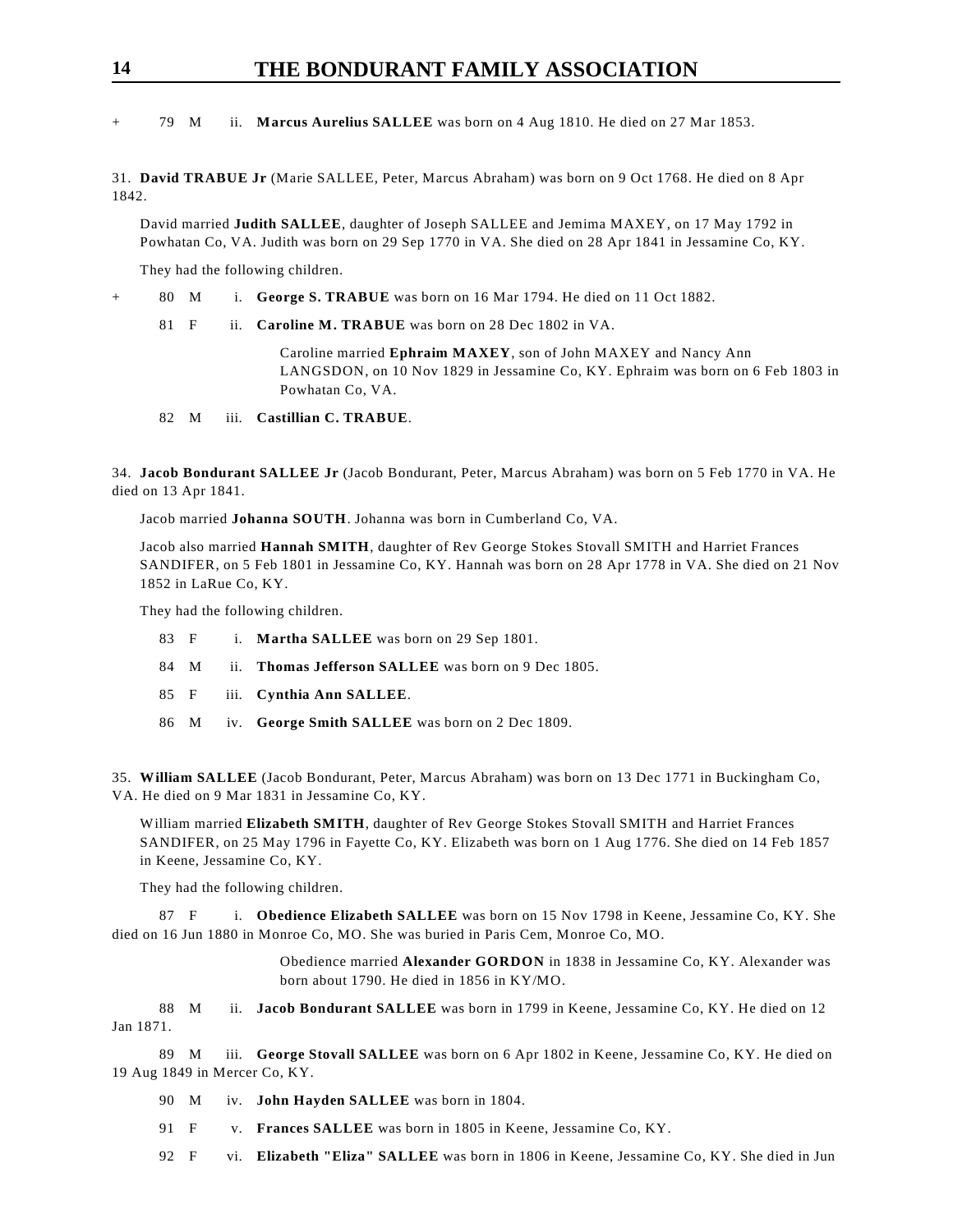1871.

93 F vii. **Mary Ann SALLEE** was born in 1807 in Keene, Jessamine Co, KY.

94 F viii. **Karenhappuck SALLEE** was born in 1808 in Keene, Jessamine Co, KY. She died in 1809.

95 M ix. **Isaac SALLEE** was born on 17 Sep 1809 in Keene, Jessamine Co, KY. He died on 5 Oct 1896 in Keene, Jessamine Co, KY.

96 M x. **William Anderson SALLEE** was born on 17 Sep 1809 in Keene, Jessamine Co, KY. He died on 5 Oct 1896.

97 M xi. **James Madison SALLEE** was born on 24 Jul 1811. He died on 7 Oct 1868.

98 M xii. **Thomas Lewis Harrison SALLEE** was born in 1814 in Keene, Jessamine Co, KY.

38. **George Edward Maxey SALLEE** (Jacob Bondurant, Peter, Marcus Abraham) was born on 25 Dec 1776 in Buckingham Co, VA. He died on 18 Dec 1851 in Calloway Co, MO.

George married **Magdalene Cecilia Ann MOSELEY**, daughter of Judge Thomas Smith MOSELEY and Magdalene LaFevre GUERRANT, on 8 May 1808 in Powhatan Co, VA. Magdalene was born on 8 Mar 1790 in Buckingham Co, VA. She died on 15 Aug 1855.

They had the following children.

99 F i. **Martha Ann SALLEE**.

Martha married **JAMERSON**.

- 100 M ii. **John Perrow SALLEE** was born on 2 Jan 1820. He died on 17 Jul 1907.
- 101 M iii. **Thomas Moseley SALLEE**.

39. **Frances Jane SALLEE** (Jacob Bondurant, Peter, Marcus Abraham) was born on 7 Dec 1778 in Buckingham Co, VA. She died on 13 Apr 1866 in Salt River, Audrain Co, MO.

Frances married **Rev Edward Carter DINGLE**. Edward was born about 1760 in England. He died in May 1839 in Georgetown, Scott Co, KY.

They had the following children.

102 F i. **Nancy C. DINGLE** was born about 1807.

103 F ii. **Mary Sallee DINGLE** was born on 17 Mar 1810 in Lexington, Fayette Co, KY. She died on 30 Jul 1883 in South Fork, Elko Co, NY.

Mary married **Kinzie W. HARDESTY** in 1825 in Scott Co, KY.

104 M iii. **Samuel DINGLE** was born on 12 Dec 1811 in Lexington, Fayette Co, KY. He died in Mar 1841 in Mexico, Audrain Co, MO.

Samuel married **Nancy WOODGET** on 12 Apr 1830 in Scott Co, KY.

105 M iv. **Carter Blanton DINGLE** was born on 22 Dec 1813 in Lexington, Fayette Co, KY. He died after 12 Jul 1860 in Audrain Co, MO.

Carter married **Nancy WARD** in 1849 in MO.

106 F v. **Mary Ann DINGLE** was born in 1814 in Lexington, Fayette Co, KY. She died in MO.

Mary married **James Francis SMITH** on 7 Mar 1833 in KY.

Mary also married **Taswell JOHNSON** in MO.

107 M vi. **Stephen B. DINGLE** was born on 15 Aug 1815 in Lexington, Fayette Co, Ky. He died in

Ky.

108 M vii. **William Sallee DINGLE** was born on 8 Apr 1817 in Scott Co, KY. He died in MO.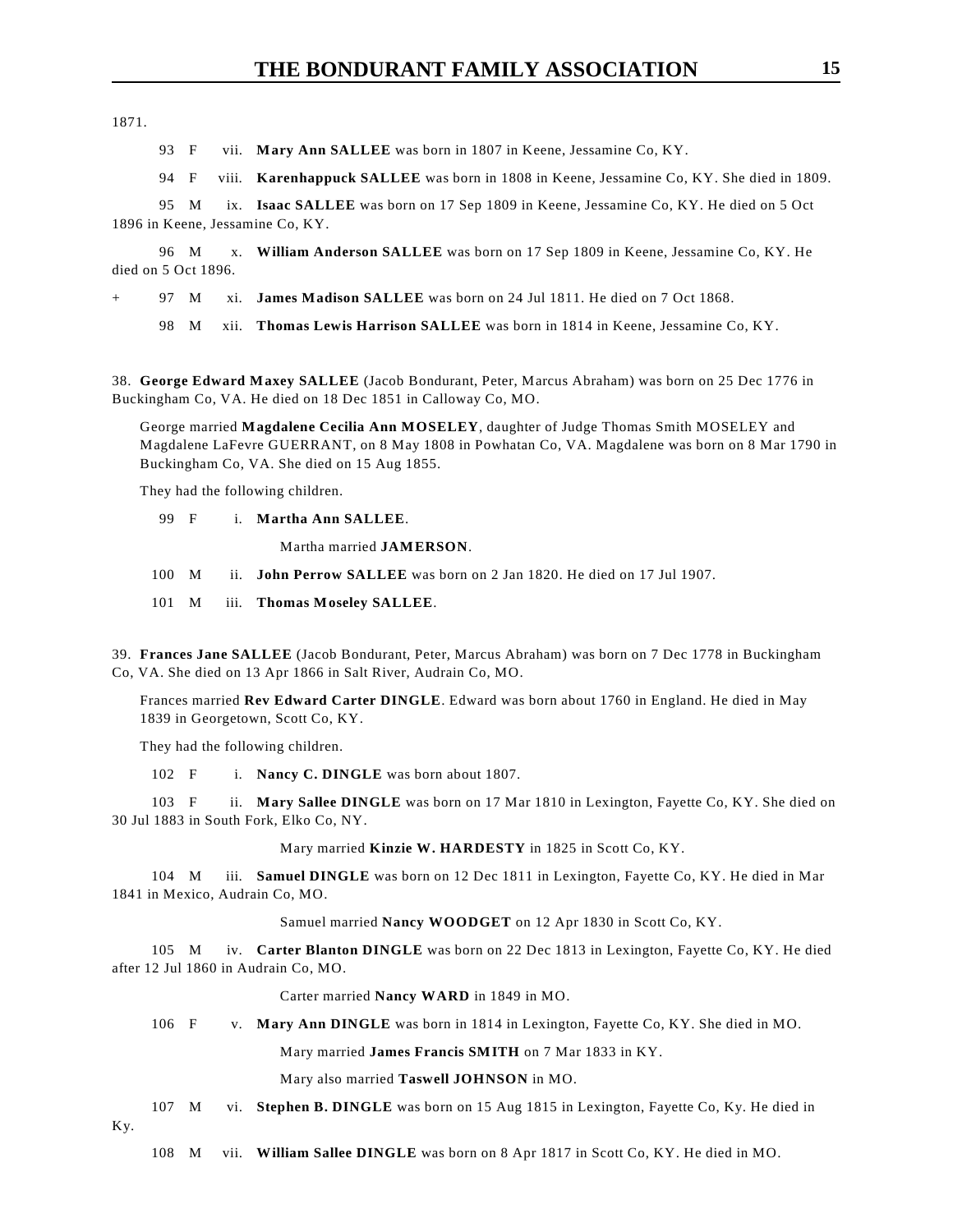William married **Permelia RICE** on 23 Jul 1837 in Marion, MO.

### 109 M viii. **John Gibbons DINGLE** was born on 13 Feb 1819 in Lexington, Fayette Co, KY.

John married **Nancy WARD**.

44. **John Hales SALLEE** (Jacob Bondurant, Peter, Marcus Abraham) was born on 13 Nov 1787 in Buckingham Co, VA.

John married **Ruth GARRETT**, daughter of Isaac GARRETT Sr and Mary AGEE "Molly". Ruth was born in 1790 in Buckingham Co, VA.

They had the following children.

| $110$ F | i. Elizabeth SALLEE. |  |
|---------|----------------------|--|
|         |                      |  |

111 F ii. **Cynthia SALLEE**.

- 112 M iii. **Jacob SALLEE**.
- 113 M iv. **Pleasant SALLEE**.
- + 114 M v. **George Booker SALLEE** was born in 1820. He died in 1890.
	- 115 F vi. **Karenhappuck SALLEE** was born about 1824.
	- 116 F vii. **Christine Elizabeth SALLEE** was born in 1828. She died on 14 May 1906.

47. **Asahel SALLEE** (Jacob Bondurant, Peter, Marcus Abraham) was born on 1 Nov 1795 in Buckingham Co, VA. He died on 13 Jan 1872 in Trigg Co, KY.

Asahel married **Nancy Judith GARRETT**, daughter of Isaac GARRETT Sr and Mary AGEE "Molly", on 9 Aug 1820. Nancy was born on 9 Aug 1797 in Buckingham Co, VA. She died on 10 May 1876 in KY.

They had the following children.

+ 117 F i. **Mary Jane SALLEE** was born about 1820. She died in 1877.

118 F ii. **Susan Martha Ann SALLEE** was born on 24 Feb 1821 in TN. She died on 10 Oct 1913. She was buried in Old Mayfield Creek Church, Bardwell, KY.

Susan never married.

- + 119 F iii. **Judith Katharine "Judy" SALLEE** was born on 4 Feb 1826. She died on 7 Dec 1917.
- + 120 F iv. **Elizabeth Mildred SALLEE** was born on 13 Apr 1828. She died on 13 Jul 1907.
- + 121 M v. **Charles Henry SALLEE** was born on 29 Jul 1831. He died on 18 Jan 1872.
- + 122 M vi. **William Edward SALLEE** was born on 10 Feb 1833. He died on 14 May 1917.
	- 123 M vii. **James Nicholas SALLEE** was born in 1836. He died on 16 Oct 1923 in Hopkinsville, KY.

James married **Binnie TUGGLE**, daughter of Camp TUGGLE and Ann ROACH.

124 M viii. **Isaac Garrett SALLEE** was born in Nov 1840 in TN. He died on 19 May 1923 in Hopkinsville, Ky.

Isaac married **Mary WHARTON**.

125 F ix. **Emaline SALLEE**.

Emaline married **Jesse CARTER**.

126 F x. **Vergie SALLEE**.

Vergie married **August FISCHBECK** on 24 Dec 1899.

**[Continued in our next issue.]**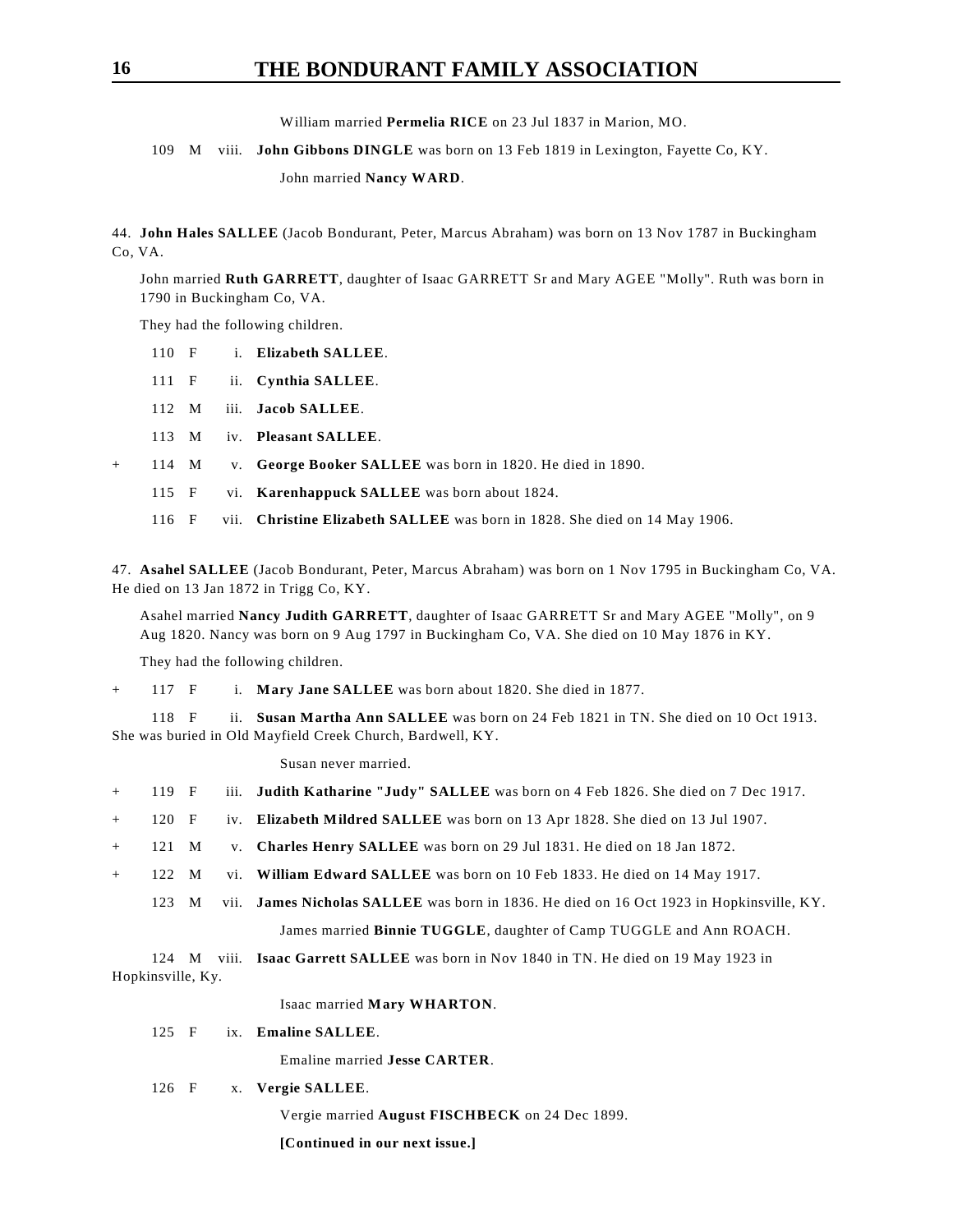### **THE BONDURANTS OF AMERICA -- Jean Pierre and Ann**

By Mary Bondurant Warren, with Ruby Talley Smith and Amy Warren Sanders

Here is the story of Huguenot Jean Pierre Bondurant's life after he landed in 1700 at Jamestown. How did this French exile adapt to an English-speaking society? What was his life like in the colony? Meet his wife Ann Tanner, and learn more about their five children, and grandchildren. Watch the Bondurant family grow with the colony, move into new lands, and new occupations.

A "Sentimental Journey" takes you to places important in the family history. Hardbound, 218 pages including maps, photographs, illustrations, and a full name index. **\$35.00.** 

### **THE BONDURANTS OF AMERICA -- Ann Tanner's Ancestors**

By Mary Bondurant Warren, with Ruby Talley Smith and Amy Warren Sanders

### *HATCHER, JONES, LOUND & TANNER of Virginia*

Jean Pierre married into a tidewater Virginia English family, whose ancestors had been in the colony two or three generations when the Huguenots arrived. These are stories and documents relating the life of Ann's colorful ancestors. Learn about the parts they played in Virginia's early history.

A "Sentimental Journey" leads you to present-day sites which once were the homes of Ann's ancestors.

Hardbound, 173 pages including maps, photographs, illustrations, and a full name index. **\$30.00**

### **THE BONDURANTS OF GÉNOLHAC, FRANCE**

### By Mary Bondurant Warren

Following your suggestions, along with family history and "family trees," are included photographs of the sites and documents relating to the family, maps, and even a driving tour of our most important places.

With this hardbound, 172 page book, you can be your own tour guide, and see the sights of France at your leisure

### **Three Bondurant book set for \$75.**

### **HERITAGE PAPERS, P.O. Box 7776, Athens, GA 30604-7776**

Shipping \$8 per order; GA residents must include 7% sales tax.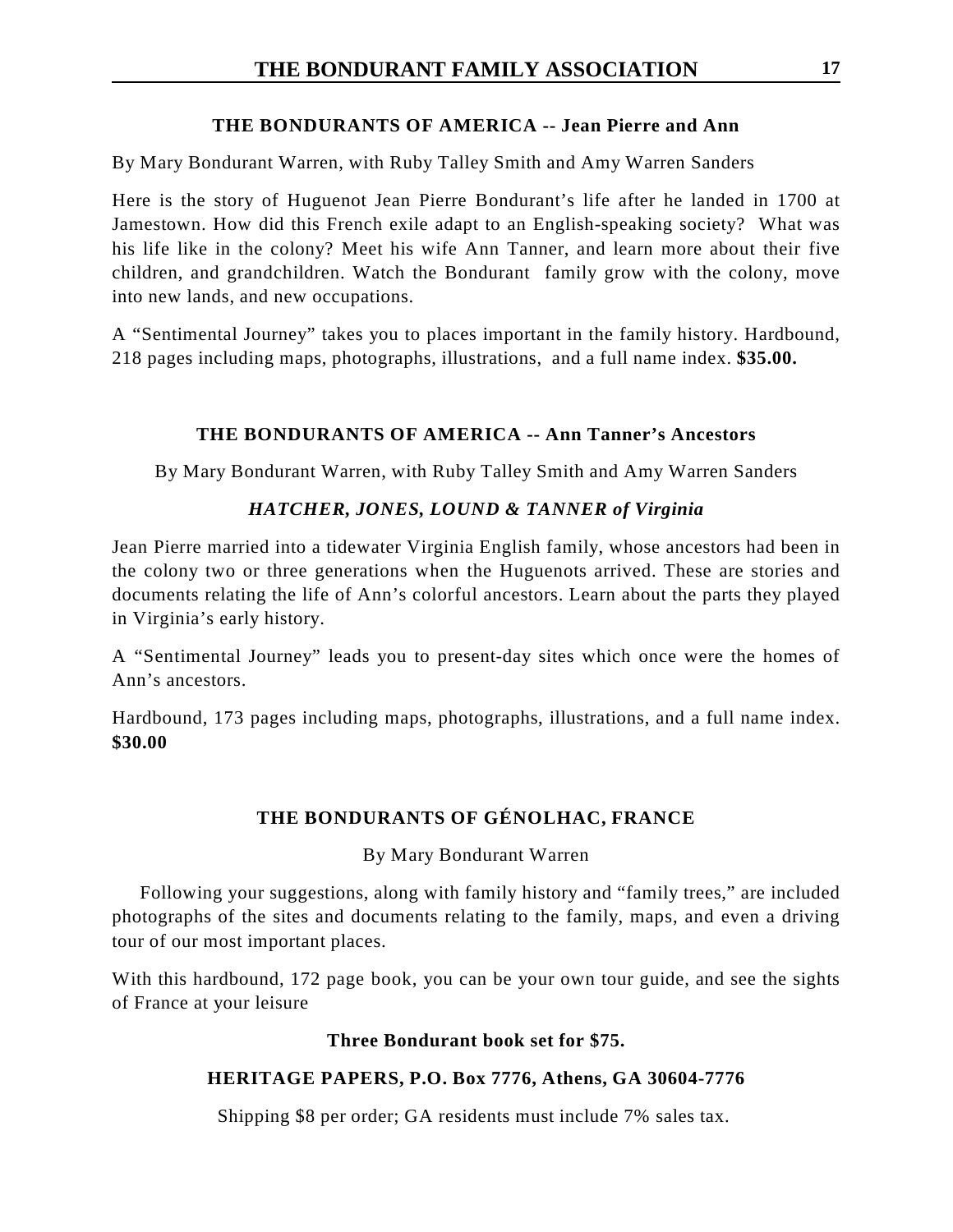### **THE BONDURANT FAMILY ASSOCIATION**

### **BFA NEWSLETTERS**

If you want printed BFA newsletter issues, circle the numbers of any issues you want to purchase:

| $1 - 5$ (one issue)                                          |    | 6  | 7  | 8  | 9  | 10                 | 11 | $12*$ | 13 | 14 | $15***$ |    |
|--------------------------------------------------------------|----|----|----|----|----|--------------------|----|-------|----|----|---------|----|
| 16                                                           | 17 | 18 | 19 | 20 | 21 | 22                 | 23 | 24    | 25 | 26 | 27      | 28 |
| 29                                                           | 30 | 31 | 32 | 33 | 34 | 35                 | 36 | 37    | 38 | 39 | 40      | 41 |
| 42                                                           | 43 | 44 | 45 | 46 | 47 | 48                 | 49 | 50    | 51 | 52 | 53      | 54 |
| 55                                                           | 56 | 57 | 58 | 59 | 60 | 61                 | 62 | 63    | 64 | 65 | 66      | 67 |
| 68                                                           | 69 | 70 | 71 | 72 | 73 | 74                 | 75 | 76    | 77 | 78 | 79      | 80 |
| 81                                                           | 82 | 83 | 84 | 85 | 86 | 87                 | 88 | 87    | 90 | 91 | 92      | 93 |
| 94                                                           | 95 | 96 | 97 | 98 | 99 |                    |    |       |    |    |         |    |
| * Issue 12 costs \$10.00<br>** Issue 15 costs \$5            |    |    |    |    |    | All others \$2.50. |    |       |    |    |         |    |
| $Issues \& $ \$2.50                                          |    |    |    |    |    |                    |    | \$    |    |    |         |    |
| * Issue 12 @ \$10.                                           |    |    |    |    |    |                    |    | \$    |    |    |         |    |
| ** Issue 15 $@$ \$5                                          |    |    |    |    |    |                    |    | \$    |    |    |         |    |
| Dues for 2013 (\$20.00) back issues mailed                   |    |    |    |    |    |                    |    | \$    |    |    |         |    |
| Dues for 2014 (\$20.00)                                      |    |    |    |    |    |                    | \$ |       |    |    |         |    |
| Total (check payable to the Bondurant Family Association) \$ |    |    |    |    |    |                    |    |       |    |    |         |    |

#### Mail to: **Mary B. Warren, 750 Glenwood Drive, Athens, GA 30606-4628**

Name

Address

City, State, Zip Code

Telephone (with area code)

**E-mail address** \_\_\_\_\_\_\_\_\_\_\_\_\_\_\_\_\_\_\_\_\_\_\_\_\_\_\_\_\_\_\_\_\_\_\_\_\_\_\_\_\_\_\_\_\_\_\_\_\_\_\_\_\_\_\_\_\_\_

YES, I'd like to receive my issues by e-mail, not by the Postal Service. \_\_\_\_\_\_\_\_